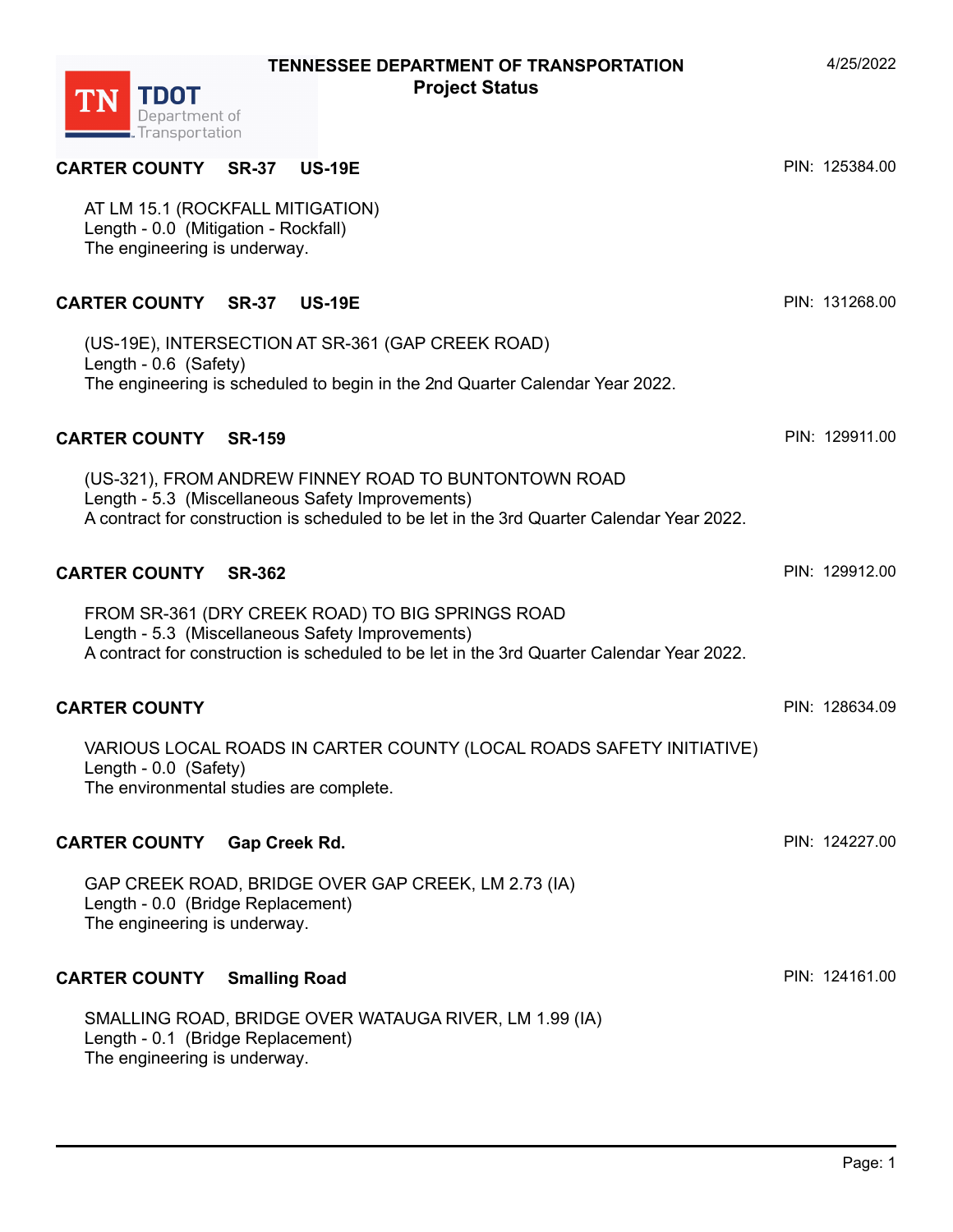

#### **CARTER COUNTY SR-37 US-19E AT LM 8.7 (ROCKFALL MITIGATION) (MITIGATION - ROCKFALL)**

CONTRACT NO.: CNW069 LET TO CONTRACT: 2/11/2022 CONTRACTOR: SUMMERS-TAYLOR, INC. BID PRICE : \$2,494,843.18 EST. COMPLETION DATE: AUGUST, 2022

PIN: 125256.00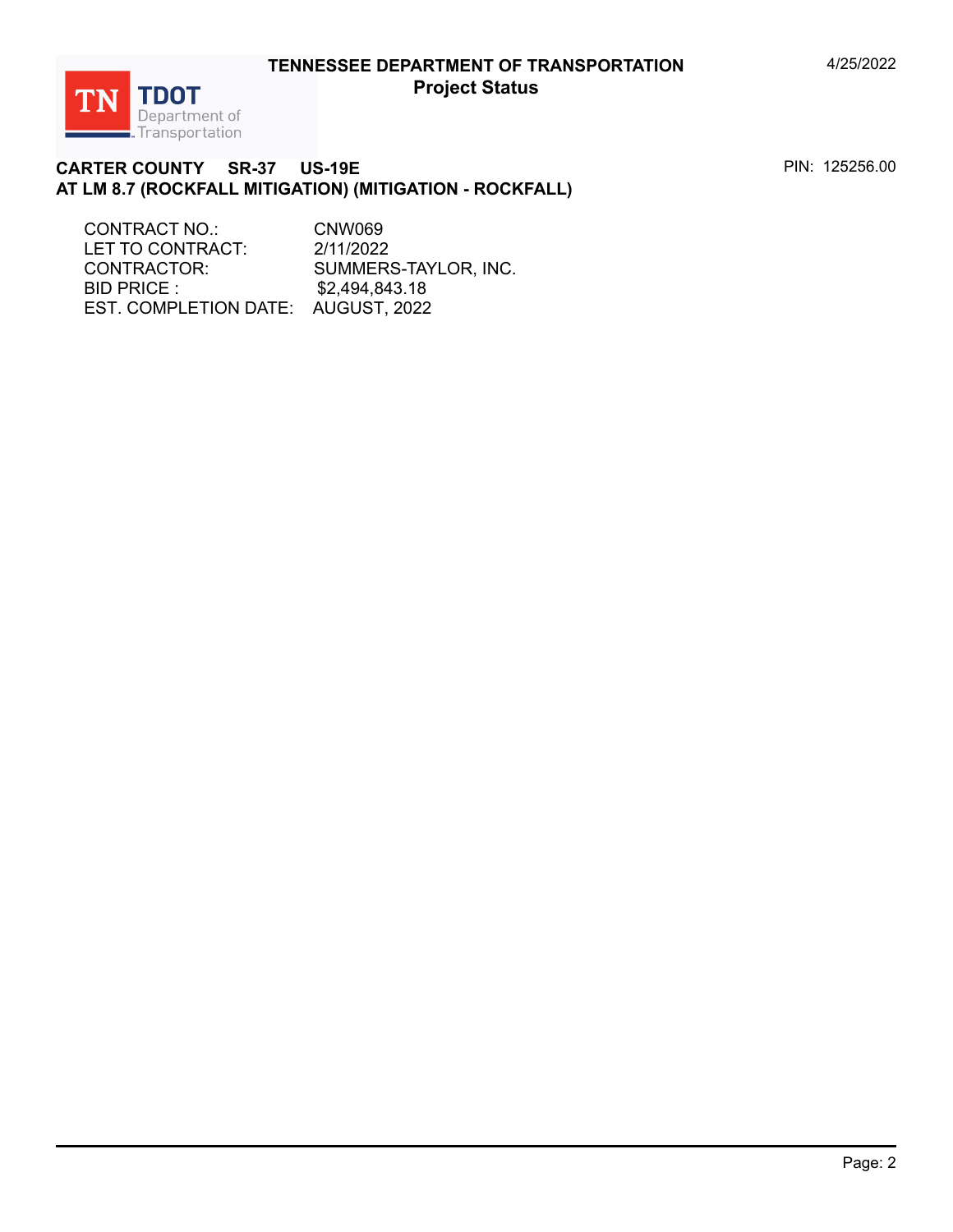| (WEST STONE DRIVE), BRIDGE OVER NORTH FORK HOLSTON RIVER LM 41.30 (LL/RL) (IA)<br>Length - 0.5 (Bridge Replacement)<br>The engineering is underway.                          |                |
|------------------------------------------------------------------------------------------------------------------------------------------------------------------------------|----------------|
| <b>SULLIVAN COUNTY I-26</b>                                                                                                                                                  | PIN: 131058.00 |
| NEAR MM 1.7 (ROCKFALL MITIGATION)<br>Length - 0.0 (Mitigation - Rockfall)<br>The engineering is underway.                                                                    |                |
| <b>SULLIVAN COUNTY I-81</b>                                                                                                                                                  | PIN: 124590.00 |
| NEAR I-26 (EXIT 57) INTERCHANGE TO NEAR I-381 IN VIRGINIA (IA)<br>Length - 23.3 (Intelligent Transportation System)<br>The engineering is underway.                          |                |
| <b>SULLIVAN COUNTY</b><br><b>SR-36</b>                                                                                                                                       | PIN: 124614.00 |
| (FORT HENRY DRIVE), BRIDGE OVER SOUTH HOLSTON RIVER, LM 5.02 (RL) (IA)<br>Length - 0.2 (Bridge Replacement)<br>The engineering is underway.                                  |                |
| <b>SULLIVAN COUNTY</b><br><b>SR-36</b>                                                                                                                                       | PIN: 124615.00 |
| (FORT HENRY DRIVE), BRIDGE OVER SOUTH HOLSTON RIVER LM 5.03 (LL) (IA)<br>Length - 0.0 (Bridge Replacement)<br>The engineering is underway.                                   |                |
| <b>SULLIVAN COUNTY</b><br><b>SR-44</b>                                                                                                                                       | PIN: 124617.00 |
| BRIDGE OVER MORREL CREEK, LM 4.61 (IA)<br>Length - 0.0 (Bridge Replacement)<br>The engineering is underway.                                                                  |                |
| <b>SULLIVAN COUNTY</b><br><b>SR-75</b>                                                                                                                                       | PIN: 119528.00 |
| FROM NORTH OF SR-357 DRIVE TO NORTH OF CENTENARY ROAD (RSAR)<br>Length - 0.6 (Intersection Improvements and Signals)<br>The right-of-way and/or utility process is underway. |                |



**HAWKINS - SULLIVAN COUNTIES SR-1 US-11W** 

PIN: 124387.00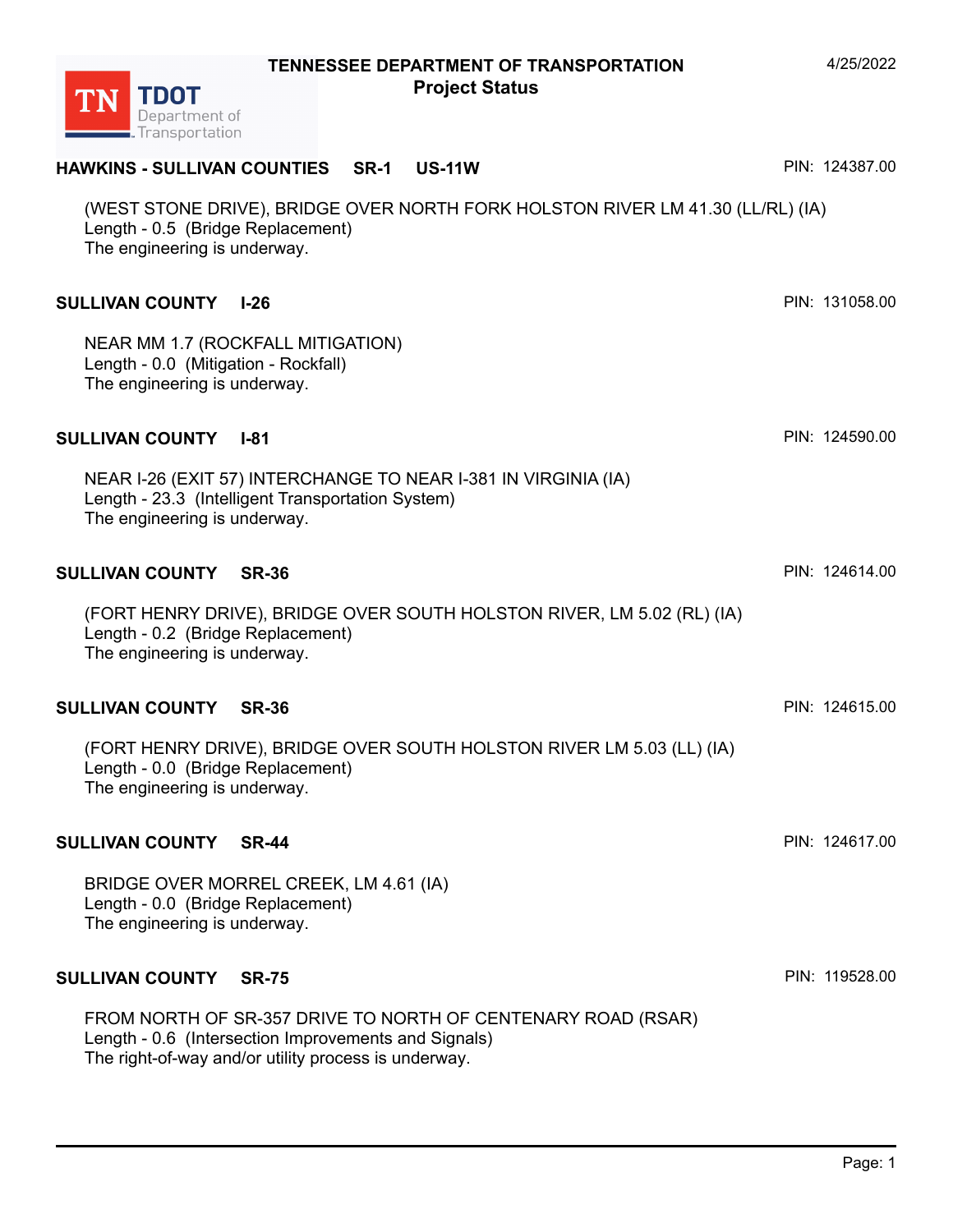# **SULLIVAN COUNTY SR-93**

FROM SOUTH OF HORSE CREEK TO NORTH OF DERBY DRIVE (TPR OPTION 5, SPOT IMPROVMENT 4 & 5) (IA) Length - 0.8 (Reconstruction) The right-of-way and/or utility process is underway.

# **SULLIVAN COUNTY SR-93**

(JOHN B. DENNIS HWY), BRIDGES (L&R) OVER CSX RAILROAD, LM 8.44 (IA) Length - 0.0 (Bridge Replacement) The engineering is underway.

#### **SULLIVAN COUNTY SR-126**

EAST CENTER STREET IN KINGSPORT TO I-81 Length - 8.4 (Environmental Studies) ~The engineering is underway.

#### **SULLIVAN COUNTY SR-126**

FROM EAST CENTER STREET IN KINGSPORT TO EAST OF COOKS VALLEY ROAD (IA) Length - 4.1 (Widen) The right-of-way and/or utility process is underway.

# **SULLIVAN COUNTY SR-126**

(MEMORIAL BLVD.), FROM EAST OF COOKS VALLEY ROAD TO I-81 IN KINGSPORT (IA) Length - 4.5 (Widen) The engineering is underway.

#### **SULLIVAN COUNTY SR-347**

(ROCK SPRINGS ROAD) FROM COX HOLLOW RD (LM 9.52) TO I-26 (US-23) (LM 10.73) Length - 1.2 (Widen) The engineering is underway.

# **SULLIVAN COUNTY SR-347**

M21LTR1\_C82SR347\_SML STR REPLACEMENT, LM 5.77 Length - 0.0 (Culvert Replacement) The engineering is underway.

PIN: 112965.00

PIN: 124620.00

PIN: 112834.03

PIN: 105467.00

PIN: 105467.01

PIN: 105467.02

PIN: 131010.00

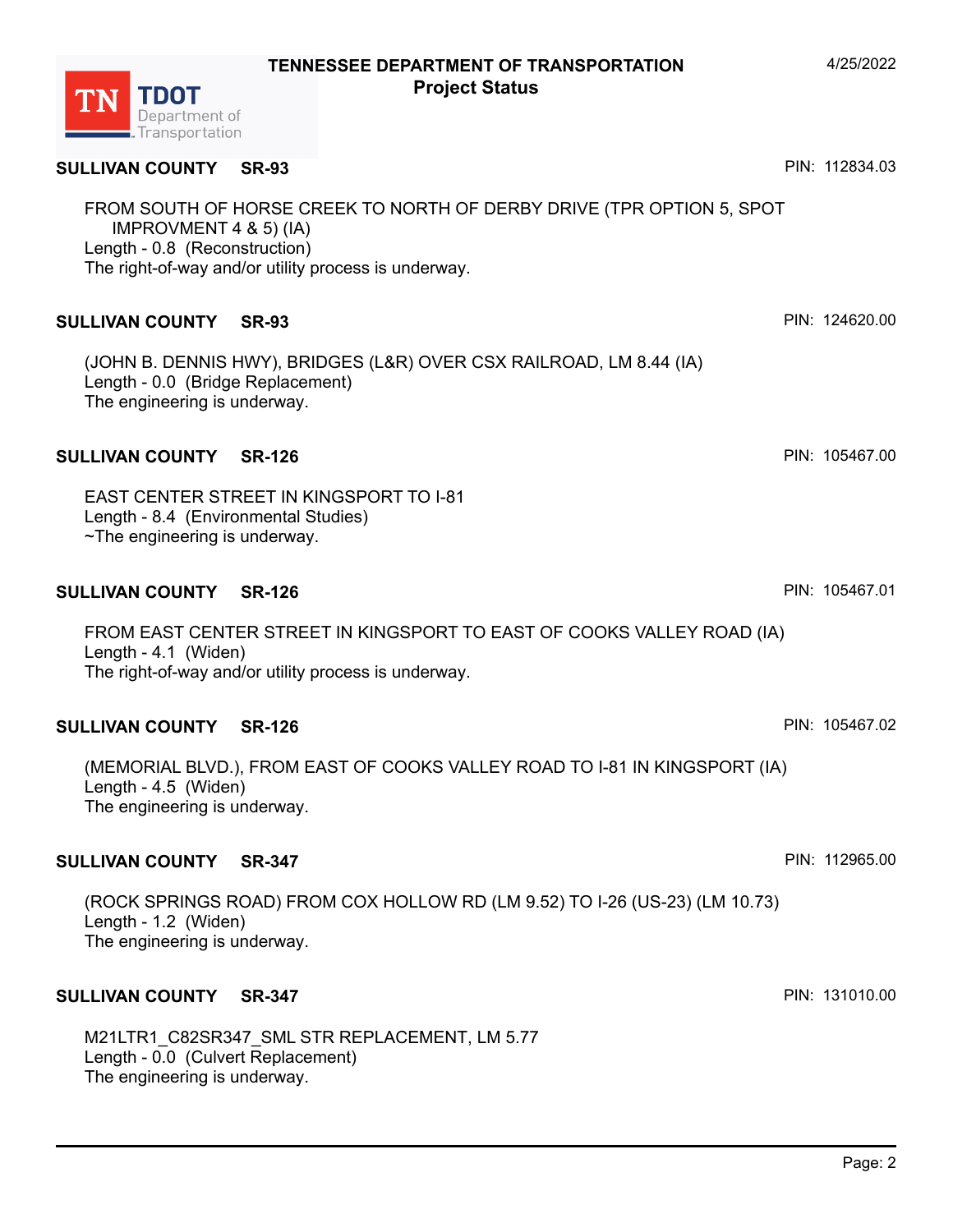# **SULLIVAN COUNTY**

FROM US 11E (SR 34) NEAR BRISTOL MOTOR SPEEDWAY TO US 11W(SR 1) NEAR PINNACLE PARKWAY (IA) Length - 6.0 (Construction-New) The planning report is complete.

# **SULLIVAN COUNTY**

FORT ROBINSON DRIVE, BRIDGE OVER DRY HOLLOW, LM 0.39 IN KINGSPORT (IA) Length - 0.0 (Bridge Replacement) The engineering is underway.

#### **SULLIVAN COUNTY SIA**

STATE INDUSTRIAL SUPPORT FOR PROJECT SMOKY (Miscellaneous Improvements) A contract for construction is scheduled to be let in the 3rd Quarter Calendar Year 2022.

#### **SULLIVAN COUNTY SIA**  STATE INDUSTRIAL ACCESS SERVING EASTMAN CHEMICAL COMPANY (Construction-New) The engineering is scheduled to begin in the 2nd Quarter Calendar Year 2022. PIN: 131034.00

### **WASHINGTON - SULLIVAN COUNTIES SR-36**

FROM SR-75 IN WASHINGTON COUNTY TO I-81 IN SULLIVAN COUNTY (IA) Length - 3.5 (Widen) The engineering is underway.

# **WASHINGTON - SULLIVAN COUNTIES SR-93**

FROM I-81 TO SR-347(LONE STAR ROAD) (TPR OPTION 5, SPOT IMPROVMENT) Length - 5.4 (Preliminary Engineering) The right-of-way and/or utility process is underway.



4/25/2022

PIN: 124621.00

PIN: 130870.00

PIN: 122156.00

PIN: 124663.00

PIN: 112834.00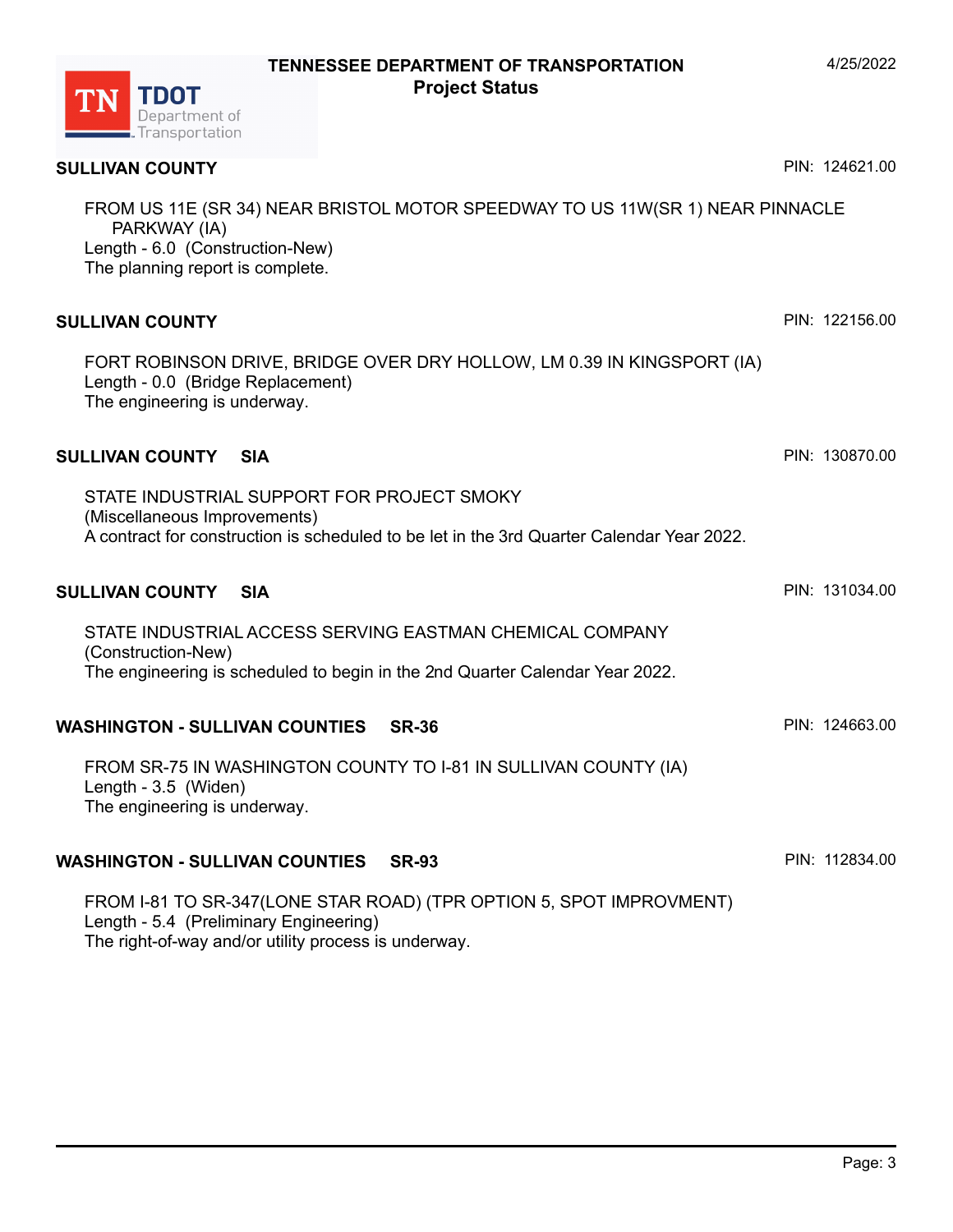# **SULLIVAN COUNTY SR-93 BRIDGES OVER SHIPLEY STREET, LM 9.65 IN KINGSPORT (BRIDGE REPAIR)**

CONTRACT NO.: CNW035 LET TO CONTRACT: 2/11/2022 CONTRACTOR: MID-STATE CONSTRUCTION COMPANY, INC. BID PRICE : \$1,266,271.41 EST. COMPLETION DATE: NOVEMBER, 2022

### **SULLIVAN COUNTY SR-34 US-11E FROM SR-1 TO NEAR SR-394 (RESURFACE & SAFETY) LENGTH - 3.230**

CONTRACT NO.: CNW029 LET TO CONTRACT: 3/25/2022 CONTRACTOR: W-L CONSTRUCTION & PAVING, INC. BID PRICE : \$2,000,406.37 EST. COMPLETION DATE: SEPTEMBER, 2022

### **SULLIVAN COUNTY SR-93 FROM NEAR SR-1 TO VIRGINIA STATE LINE (RESURFACE & SAFETY) LENGTH - 3.950**

| CONTRACT NO.:                         | <b>CNW908</b>                   |
|---------------------------------------|---------------------------------|
| LET TO CONTRACT:                      | 3/25/2022                       |
| CONTRACTOR:                           | W-L CONSTRUCTION & PAVING, INC. |
| BID PRICE :                           | \$2,441,946.65                  |
| EST. COMPLETION DATE: SEPTEMBER, 2022 |                                 |

#### **SULLIVAN COUNTY I-81 FROM NEAR SR-357 TO NEAR SR-394 (RESURF, SAFETY & BR REPAIR) LENGTH - 6.410** PIN: 129680.00

| CONTRACT NO.:                         | CNV335               |
|---------------------------------------|----------------------|
| LET TO CONTRACT:                      | 12/10/2021           |
| CONTRACTOR:                           | SUMMERS-TAYLOR, INC. |
| BID PRICE :                           | \$6,412,039.61       |
| EST. COMPLETION DATE: SEPTEMBER, 2022 |                      |

TDOT Department of Fransportation

#### 4/25/2022

PIN: 131568.00

PIN: 130404.00

PIN: 127103.00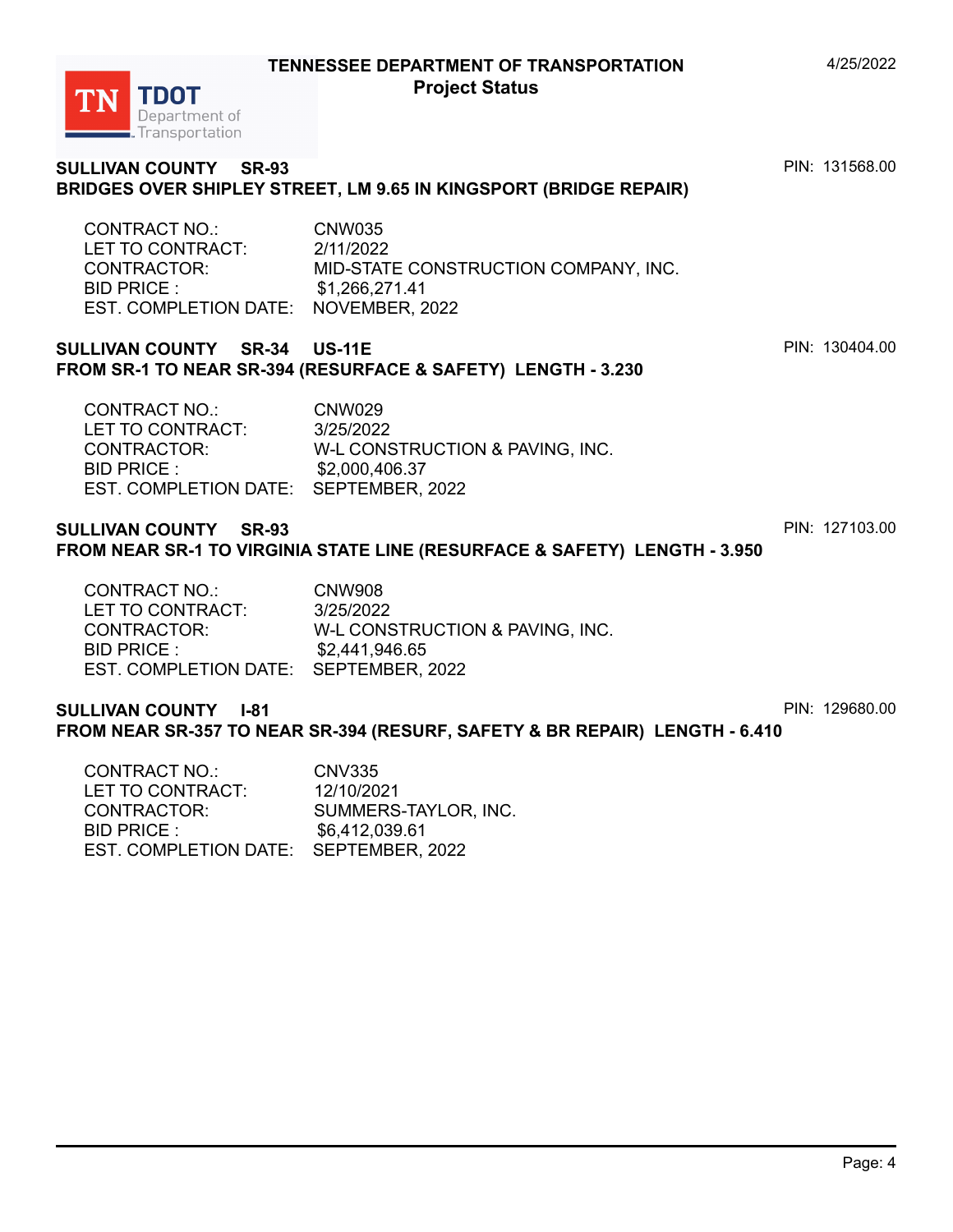

VARIOUS LOCAL ROADS IN UNICOI COUNTY (LOCAL ROADS SAFETY INITIATIVE) Length - 0.0 (Safety) The planning report is complete.

**TENNESSEE DEPARTMENT OF TRANSPORTATION** 4/25/2022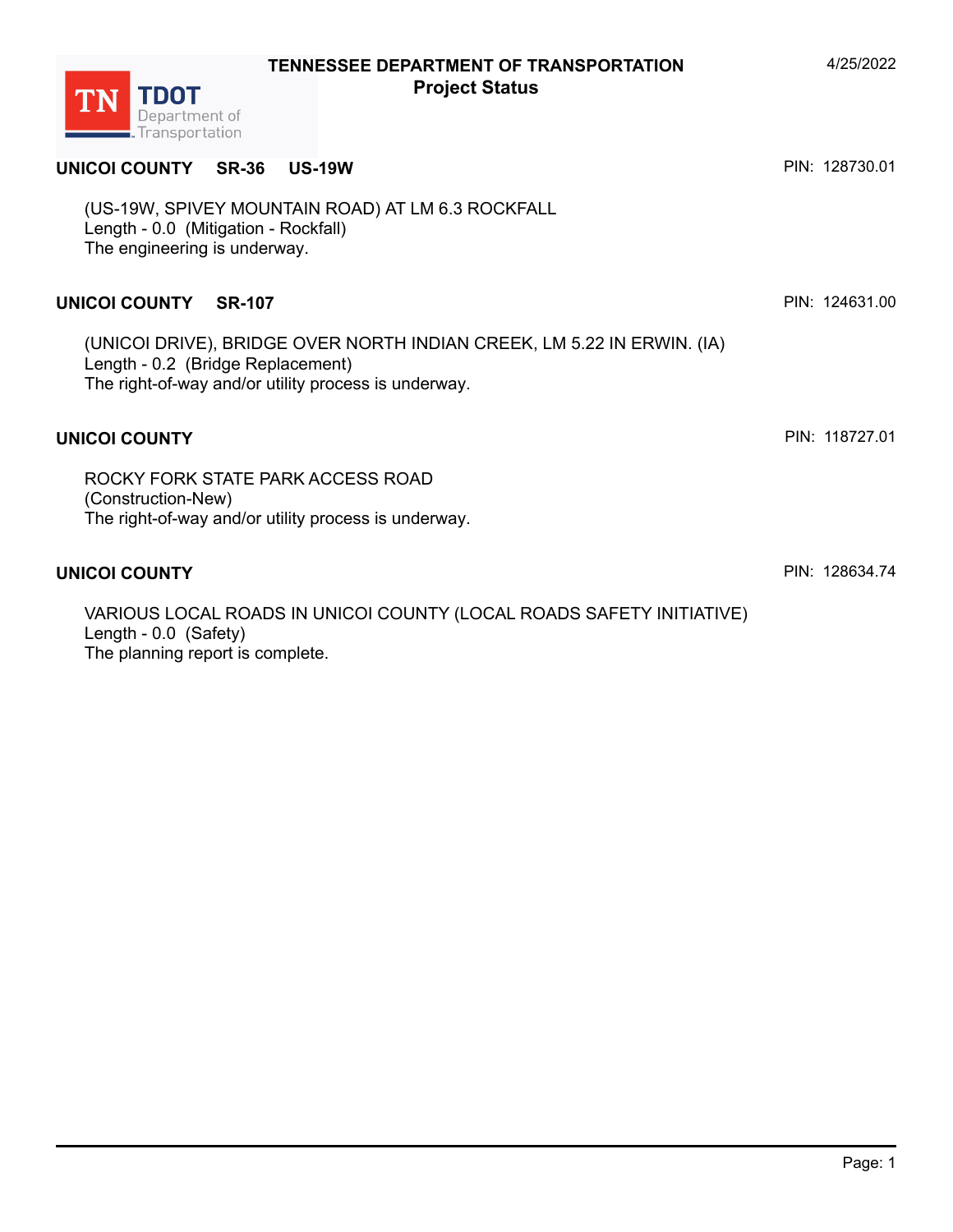

#### **UNICOI COUNTY SR-36 US-19W FROM NORTH CAROLINA STATE LINE TO NEAR I-26 RAMP (RESURFACE & SAFETY) LENGTH - 7.600** PIN: 130397.00

CONTRACT NO.: CNW096 LET TO CONTRACT: 3/25/2022 CONTRACTOR: SUMMERS-TAYLOR, INC. BID PRICE : \$1,473,732.60 EST. COMPLETION DATE: SEPTEMBER, 2022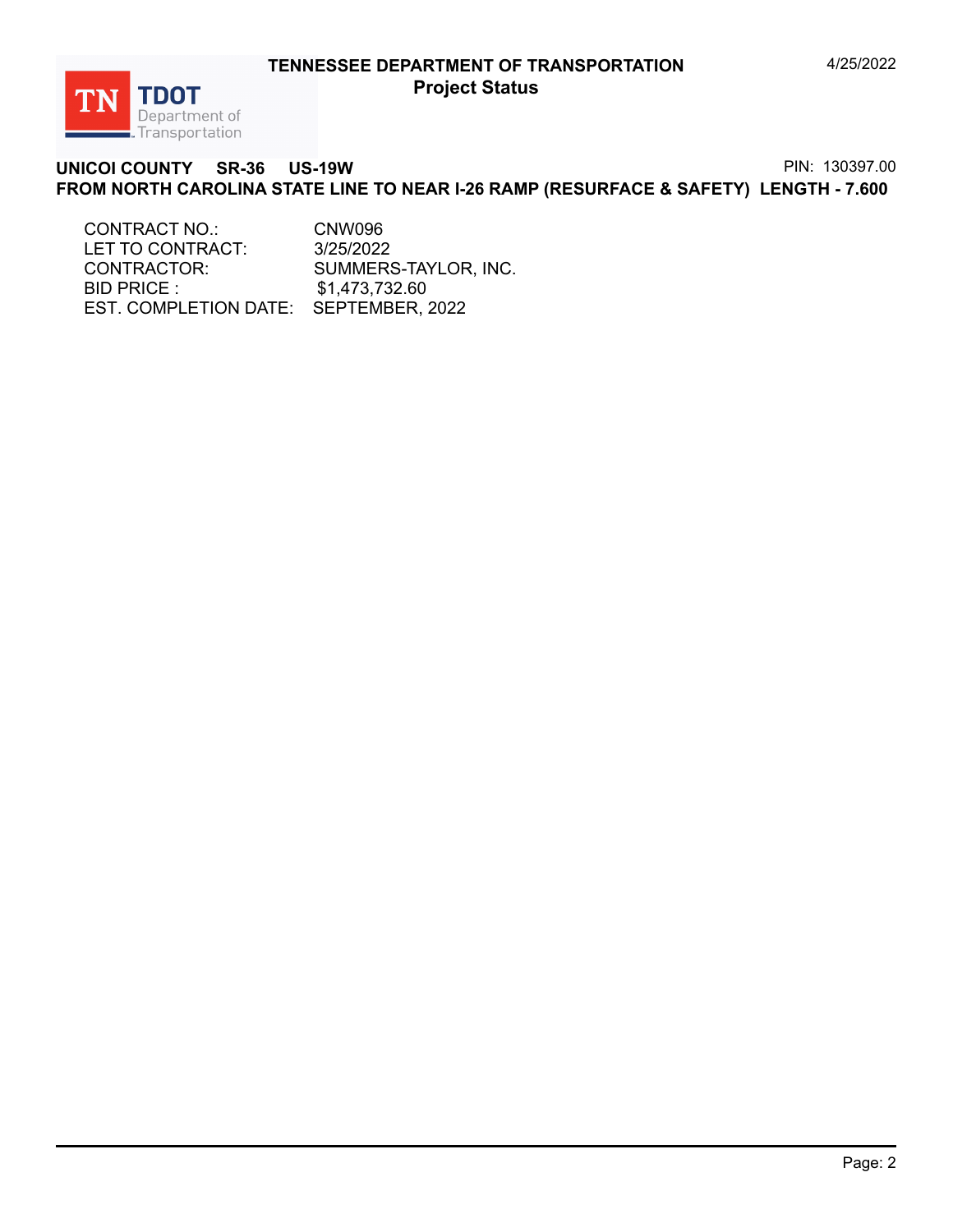| <b>WASHINGTON COUNTY SR-34</b><br><b>US-11E</b>                                                                                                                                                  | PIN: 124662.00 |
|--------------------------------------------------------------------------------------------------------------------------------------------------------------------------------------------------|----------------|
| (US-11E, WEST MARKET STREET), BRIDGE OVER CSX RAILROAD, LM 15.53 (IA)<br>Length - 0.0 (Bridge Replacement)<br>The engineering is underway.                                                       |                |
| WASHINGTON - SULLIVAN COUNTIES SR-36                                                                                                                                                             | PIN: 124663.00 |
| FROM SR-75 IN WASHINGTON COUNTY TO I-81 IN SULLIVAN COUNTY (IA)<br>Length - 3.5 (Widen)<br>The engineering is underway.                                                                          |                |
| WASHINGTON - SULLIVAN COUNTIES SR-93                                                                                                                                                             | PIN: 112834.00 |
| FROM I-81 TO SR-347(LONE STAR ROAD) (TPR OPTION 5, SPOT IMPROVMENT)<br>Length - 5.4 (Preliminary Engineering)<br>The right-of-way and/or utility process is underway.                            |                |
| <b>WASHINGTON COUNTY SR-353</b>                                                                                                                                                                  | PIN: 124660.00 |
| (OLD SR-34), BRIDGE OVER LITTLE LIMESTONE CREEK, LM 11.72 (IA)<br>Length - 0.0 (Bridge Replacement)<br>A contract for construction is scheduled to be let in the 3rd Quarter Calendar Year 2022. |                |
| <b>WASHINGTON COUNTY Knob Creek Road</b>                                                                                                                                                         | PIN: 124790.00 |
| KNOB CREEK ROAD (06040), FROM SR-354 (BOONES CREEK ROAD) TO MIZPAH HILLS DRIVE (IA)<br>Length - 2.0 (Widen)<br>The planning document is underway.                                                |                |
| <b>WASHINGTON COUNTY</b><br><b>SIA</b>                                                                                                                                                           | PIN: 129986.00 |
| STATE INDUSTRIAL ACCESS SERVING PROJECT STARLIGHT<br>Length - 0.5 (Construction-New)<br>A contract for construction is scheduled to be let in the 3rd Quarter Calendar Year 2022.                |                |
| WASHINGTON COUNTY SIA                                                                                                                                                                            | PIN: 130082.00 |
| STATE INDUSTRIAL ACCESS SERVING LPI, INC                                                                                                                                                         |                |

(Reconstruction)

TDOT<br>Department of<br>Transportation

**TN** 

The right-of-way and/or utility process is underway.

4/25/2022